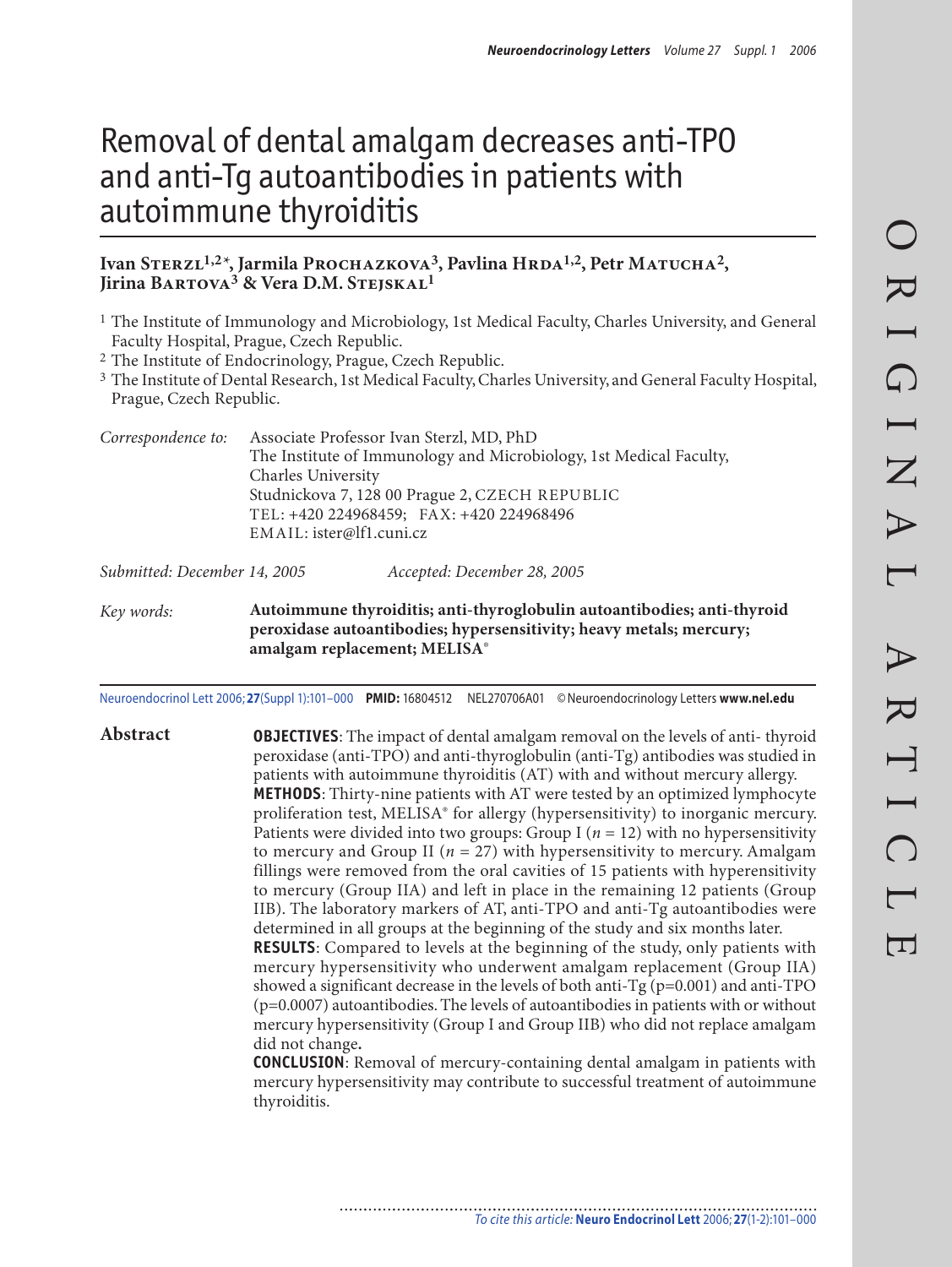| <b>Abbreviations &amp; Units</b> |                                            |  |  |  |
|----------------------------------|--------------------------------------------|--|--|--|
| AT                               | autoimmune thyroiditis                     |  |  |  |
| <b>TPO</b>                       | thyroid peroxidase                         |  |  |  |
| Tq                               | thyroglobulin                              |  |  |  |
| HLA                              | Human Leukocyte Antigen                    |  |  |  |
| <b>MELISA®</b>                   | Memory Lymphocyte Immuno Stimulation Assay |  |  |  |
| LST                              | Lymphocyte Stimulation Test                |  |  |  |
| -SI                              | <b>Stimulation Index</b>                   |  |  |  |

#### **INTRODUCTION**

Endocrine organs can be affected by autoimmune processes leading to organ-specific autoimmune diseases. The thyroid gland is vulnerable to such an attack, resulting in AT. The risk to develop AT is increased predominantly in women with autoantibodies against anti-TPO and anti-Tg [35].

For AT development several factors are necessary. One factor is the genetic predisposition, which is linked mainly to the antigens of the HLA system, namely to HLA B8, B15, B5, DR3, and DR4 [2,10]. Additional factors are environmental, such as viral and bacterial infections [12], especially Yersinia enterocolitica [5,6] and Helicobacter pylori [9,11], iodine intake [19] and allergy to heavy metals [4,33,34].

The human body is constantly exposed to metals and metal-containing compounds. Some metals are crucial in trace amounts for normal metabolic functions, while others have toxic effects. The key factors influencing the harmfulness of metals are cumulative concentration, duration of exposure and genetic susceptibility. Many harmless metals may become allergens or toxic if administered on a chronic basis [23].

Metal-induced allergy is based on the reaction of the allergen with the surface of memory T-lymphocytes previously sensitized to that specific allergen. Upon contact with the allergen, memory cells become activated and begin to produce lymphokines. The resulting inflammation can occur in the skin or elsewhere in the body where metal ions are deposited [15].

Dental amalgam is the most common source of inorganic mercury for the human body [24] and is considered to be an important risk factor for patients with autoimmune diseases [4,21,22]. Regarding the effect of mercury on thyroid function, Kawada and coworkers [16] demonstrated 50% inhibition of Na+Ka+ATPase in the membranous preparations from hog thyroid gland by mercuric chloride in 10–7 M concentration. A significant reduction in de novo synthesis of iodothyronines was demonstrated following an intraperitoneal injection of mercury into mice, thus suggesting that mercury may cause a coupling defect in the synthesis of iodothyronines. Denaturation of hog Tg in the presence of 8 x  $10^{-3}$  M mercuric chloride suggests that Tg may carry a large binding capacity for mercurials [16]. Barregard and coworkers [3] studied functional impairments of the thyroid gland in occupationally exposed workers. The results indicated inhibitory effects of mercury vapor on 5'- deiodinases which are responsible for the conversion of T4 to the active hormone T3.

The interaction of memory cells with antigen forms the basis of the Lymphocyte Stimulation Test (LST). The test has been used previously to diagnose allergy to drugs, formaldehyde, epoxides and isothiazolinones [29,30,32]. MELISA® (Memory Lymphocyte Immuno Stimulation Assay), a modification of the LST, is a valuable tool for detecting patients with hypersensitivity to heavy metals and also for monitoring metal allergies [27,28,31].

AT is caused mainly by cytotoxic lymphocytes activated by dendritic cells as well as by Th1 subpopulation of lymphocytes infiltrating thyroid gland. Anti-TPO and anti-Tg autoantibodies are regarded as diagnostic markers of AT [1]. These autoantibodies can also directly activate antibody-dependent cell-mediated cytotoxicity and thus play a role in the destruction of follicular cells [8].

In this paper we report the decrease in autoantibodies against thyroid antigens six months after replacement of amalgam fillings by non-metallic materials.

#### **MATERIALS & METHODS**

#### **Patients**

Patients included in this study were referred to the Institute of Endocrinology, Prague. Diagnosis of AT was based on clinical and ultrasound findings. All patients had auto-antibodies against TPO and/or Tg and were in euthyroid state. At the beginning of the study, patients were examined by a dentist (JP) and dental status was recorded. Thirty nine patients who had only amalgam restorations were selected for further study. The mean number of amalgam fillings was 9, range 6 to 16. All patients also completed a questionnaire regarding health status and metals exposure in the past.

Patients were divided into two groups according to their responsiveness to inorganic mercury in vitro (MELISA® test); Group I consisted of 12 female patients with AT who did not respond to inorganic mercury in vitro. Group II consisted of 27 female patients with AT and with positive mercury-specific lymphocyte responses as diagnosed by MELISA® (average response: Stimulation Index  $[SI] = 8.8$ ; range of response: SI 2.2 to 21.4). In the latter group fifteen patients underwent amalgam replacement (Group IIA) and 12 patients did not undergo amalgam replacement (Group IIB).

# **Methods**

#### Determination of hypersensitivity to mercury

The determination of hypersensitivity to inorganic mercury was performed by the MELISA® test according to standard procedure [31]. In brief, lymphocytes were isolated on Ficoll gradient and cultivated in RPMI 1640 medium with 10% of inactivated human AB+ serum for 5 days with different concentrations of inorganic mercury. Radiolabeled thymidine was added to measure the lymphocyte proliferation through the uptake into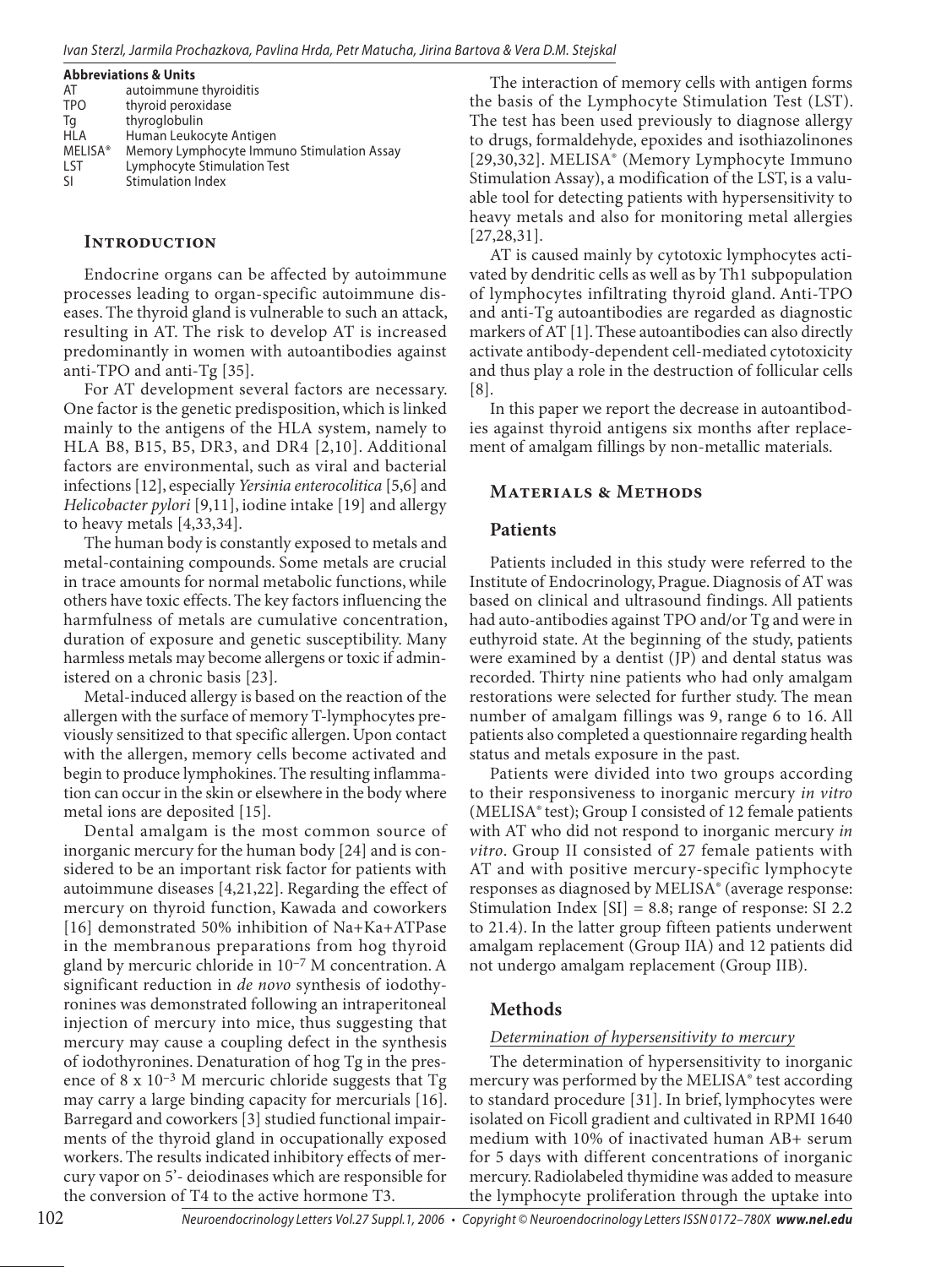DNA by dividing cells and expressed as Stimulation Index (SI). SI=cpm in mercury-treated cultures/mean cpm in control cultures. SI< 2 is considered a negative response, SI 2–2.9 weekly positive response and SI ≥3 positive response. MELISA® was performed on all patients at the beginning of the study and a follow-up test was performed six months later.

#### Determination of antibodies

Autoantibodies against TPO and Tg were determined by ELISA using the kits Aeskulisa A-Tg and Aeskulisa A-TPO (Aesku Diagnostics, Wendelsheim, Germany). The first determination of anti-TPO and anti-Tg autoantibodies was performed in all patients at the beginning of the study, and a follow-up test was performed six months later.

#### Amalgam removal

 Following discussion with the patient and with the patient's informed consent, amalgam was removed in two to four sessions under maximal protection, such as use of rubber dam, powerful sucking appliance and fresh air [14], and replaced by composites and/or ceramic inlays.

The oral examination and the replacement of amalgam by non-metallic materials was performed in The Institute of Dental Research, First Medical Faculty and General Faculty Hospital, Charles University, Prague.

#### Statistical evaluation:

For the evaluation of the differences in the groups, the signed rank test was used. The differences between the groups were evaluated by Kruskall-Wallis ANOVA on ranks together with Kruskal-Wallis multiple comparison tests using Statistica statistical package.

### **R**

A significant decrease of lymphocyte stimulation by inorganic mercury after amalgam replacement was found by signed rank test in Group IIA only ( $p =$ 0.0013, Table 1). The other groups did not differ in the responsiveness to inorganic mercury in same period of time.

In parallel, a significant decrease in anti-TPO (p < 0.001, Figure 1) and anti-Tg ( $p = 0.001$ , Figure 2) autoantibody levels in the group of patients who removed amalgam fillings were also found. Kruskal-Wallis ANOVA of autoantibody levels in the follow-up test together with the multiple comparison test showed a significant decrease of anti-TPO ( $p = 0.010$ , Figure 3) and anti-Tg ( $p < 0.001$ , Figure 4) autoantibodies for Group IIA.

Regarding the health status of patients in Group IIA (based on responses in a questionnaire), 70% reported a substantial improvement, 21% reported an improvement, 9% reported unchanged health, and none of patient reported deterioration of health following amalgam replacement.

# DISCUSSION

The important role that heavy metals play in the development of many autoimmune diseases is currently well-recognized [21,22]. Hypersensitivity to metals results in wide range of clinical and sub-clinical symptoms such as chronic fatigue, depression, sleep disturbances and others. Patients with these symptoms often report intolerance to metal earrings and other metallic devices such as jeans buttons, watches, and intrauterine devices. Some patients also report worsening of fatigue and other symptoms following a dental visit [26]. Metal-induced inflammation has also been found as a contributing factor in some patients suffering from multiple sclerosis and in other autoimmune diseases as described previously by us [21,34] but also by others [17,18,26,36]. This study indicates that amalgam replacement in mercury-sensitive patients results not only in the decrease of mercuryspecific lymphocyte reactivity as published previously [26] but that the specific anti-thyroid autoantibodies are down-regulated as well. These findings suggest an immunological rather than toxicological basis of amalgam-induced side-effects in susceptible patients. Unlike patch test, MELISA®, an in vitro test, does not carry the risk of local toxic reaction due to application

**Table 1**: Lymphocyte stimulation by inorganic mercury at the beginning of study and 6 months later as measured by MELISA®.

| Group I |        | Group IIA* |               | <b>Group IIB</b> |  |
|---------|--------|------------|---------------|------------------|--|
| After   | Before | After      | <b>Before</b> | After            |  |
| 0.36    | 21.44  | 12.89      | 4.26          | 4.81             |  |
| 0.45    | 15.76  | 0.25       | 4.32          | 3.25             |  |
| 1.65    | 16.1   | 11.31      | 10.02         | 8.89             |  |
| 1.92    | 14.45  | 12.44      | 2.28          | 3.67             |  |
| 0.52    | 8.59   | 2.49       | 14.34         | 12.49            |  |
| 1.04    | 2.15   | 2.15       | 4.40          | 5.33             |  |
| 1.10    | 9.54   | 0.49       | 2.15          | 3.62             |  |
| 0.64    | 3.55   | 3.4        | 15.21         | 11.61            |  |
| 0.31    | 8.53   | 1.85       | 6.01          | 5.64             |  |
| 0.81    | 13.2   | 4.67       | 5.36          | 4.13             |  |
| 0.69    | 9.21   | 3.68       | 4.33          | 3.69             |  |
| 0.95    | 11.81  | 3.95       | 7.58          | 8.11             |  |
|         | 12.11  | 4.81       |               |                  |  |
|         | 2.58   | 2.58       |               |                  |  |
|         | 4.96   | 0.01       |               |                  |  |
|         |        |            |               |                  |  |

Lymphocyte stimulation is expressed as maximal stimulating index (SI). **Group I:** AT patients who did not respond to inorganic mercury in vitro. **Group IIA:** AT patients with positive lymphocyte responses to mercury in vitro who underwent replacement of amalgam fillings. **Group IIB:** AT patients with positive lymphocyte responses to mercury in vitro whose amalgam fillings were left in place. **Before**: at the beginning of the study. **After**: six months after first examination or amalgam replacement.

\* denotes a significant difference – (signed rank test)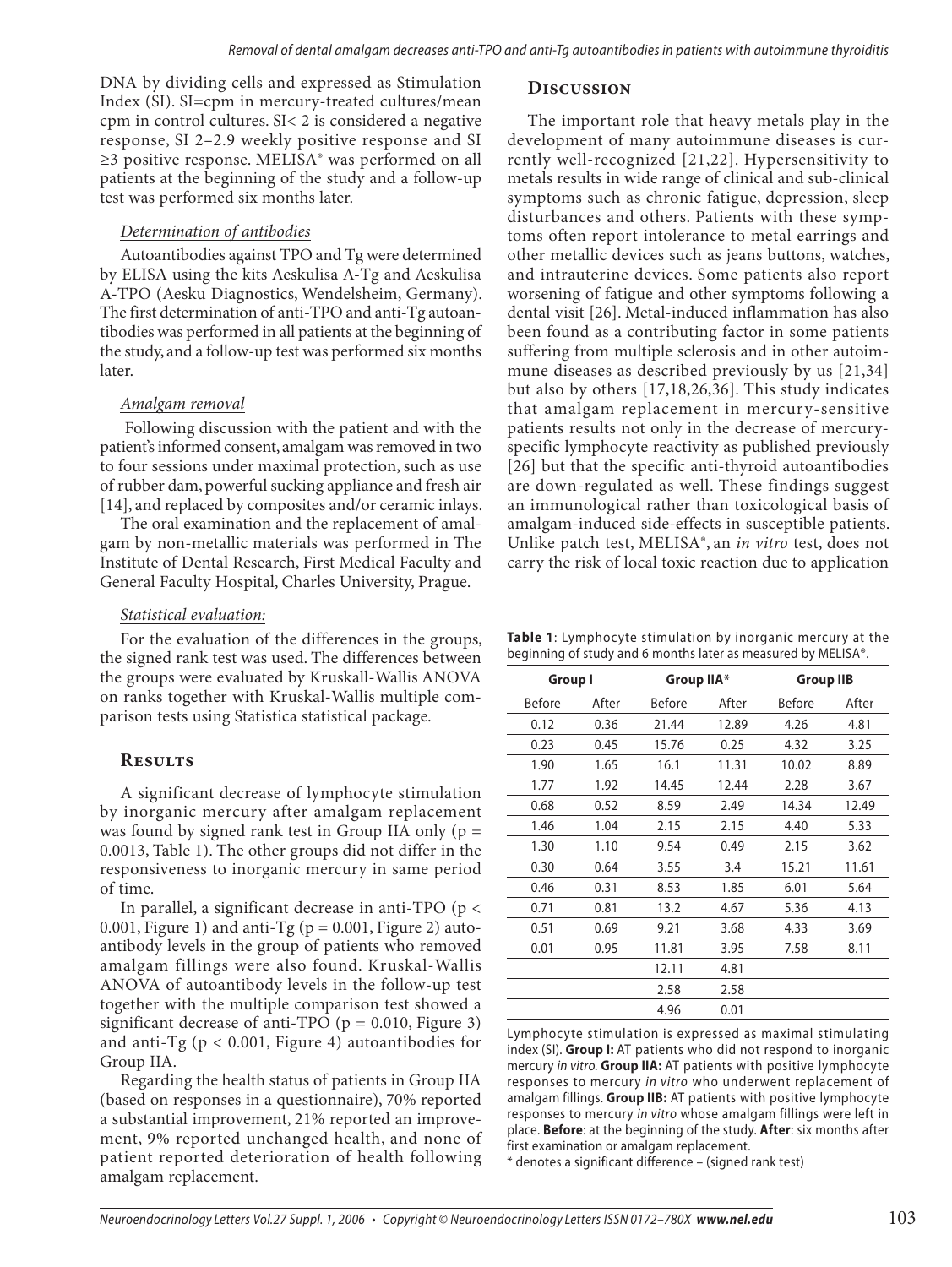**Figure 1:** Differences within groups for anti-TPO autoantibodies tested at the beginning of study (0) and six months later. \* denotes a significant difference – (signed rank test).

**Group I:** AT patients who did not respond to inorganic mercury in vitro. **Group IIA:** AT patients with positive lymphocyte responses to mercury in vitro who underwent replacement of amalgam fillings. **Group IIB:** AT patients with positive lymphocyte responses to mercury in vitro whose amalgam fillings were left in place.





\* denotes a significant difference – (signed rank test).

**Group I:** AT patients who did not respond to inorganic mercury in vitro. **Group IIA:** AT patients with positive lymphocyte responses to mercury in vitro who underwent amalgam replacement. **Group IIB:** AT patients with positive lymphocyte responses to mercury in vitro whose amalgam fillings were left in place.

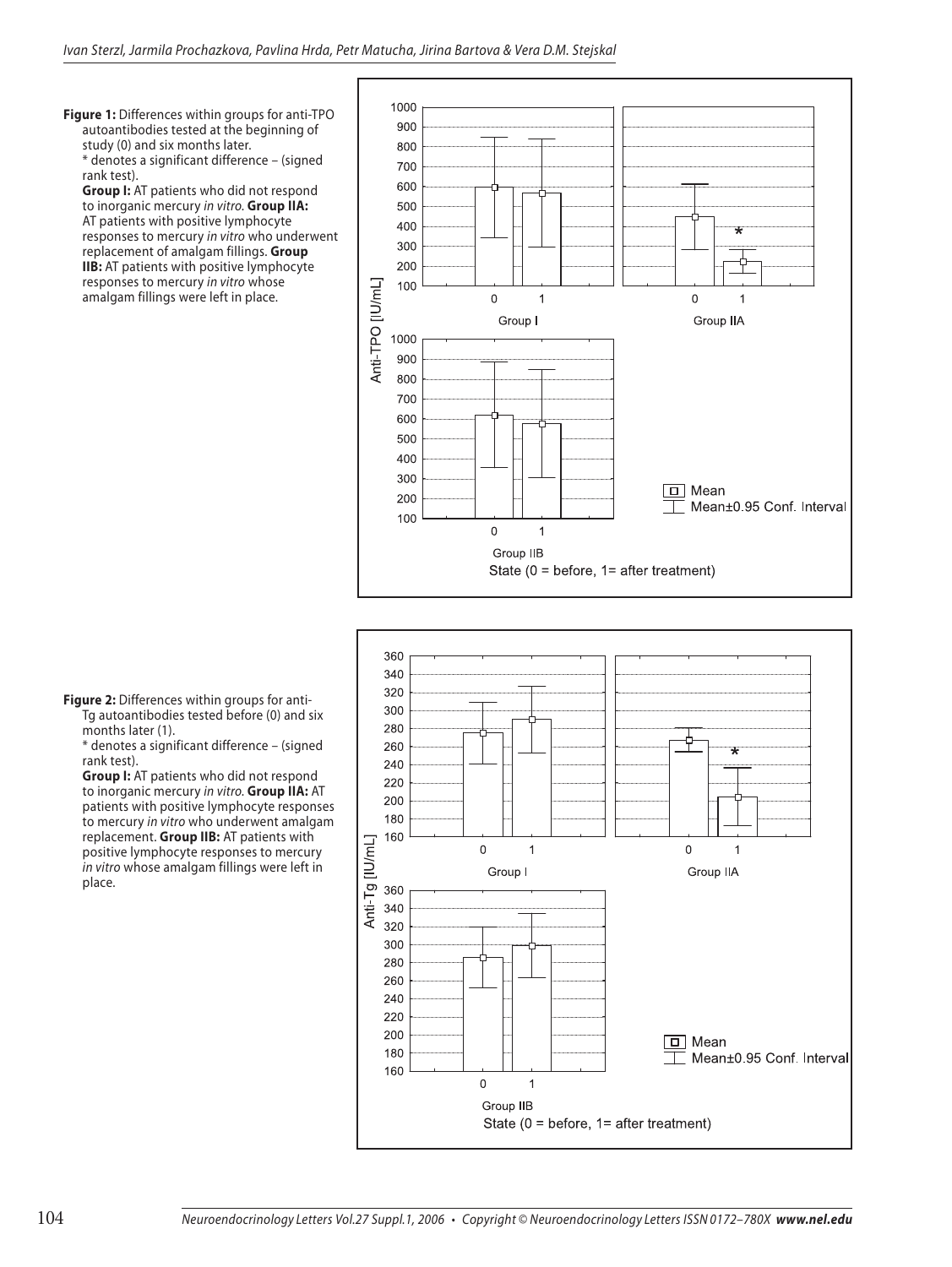



**Figure 3:** Differences among groups for anti-TPO autoantibodies tested at the end of the study. \* denotes a significant difference – (Kruskal-Wallis test). **Group I:** AT patients who did not respond to inorganic mercury in vitro. **Group IIA:** AT patients with positive lymphocyte responses to mercury in vitro who underwent amalgam replacement. **Group IIB:** AT patients with positive lymphocyte responses to mercury in vitro whose amalgam fillings were left in place.

**Figure 4:** Differences among groups for anti-Tg autoantibodies tested at the end of the study. \* denotes a significant difference – (Kruskal-Wallis test). **Group I:** AT patients who did not respond to inorganic mercury in vitro. **Group IIA:** AT patients with positive lymphocyte responses to mercury in vitro who underwent amalgam replacement. **Group IIB:** AT patients with positive lymphocyte responses to mercury in vitro whose amalgam fillings were left in place

of metallic compounds on the skin or of inducing or exacerbating systemic hypersensitivity. Increased lymphocyte reactivity to inorganic mercury and nickel in patients with AT has been reported previously [34].

 AT is the most frequent organ-specific autoimmune endocrinopathy. Infiltrating lymphocytes and T cellmediated cytotoxicity are involved in the pathogenesis of AT [25]. Many researchers stress the significance of autoantibodies as markers of the risk of organ-specific autoimmune diseases; however, these antibodies also play a role in the pathogenesis of these diseases [8]. The decrease of autoantibody levels, especially in systemic autoimmune diseases, can result from altered "environmental" conditions such as the eradication of Helicobacter pylori in patients with AT [7]. Similarly, our data show a statistically significant decrease in anti-TPO and anti-Tg autoantibodies in patients with

hypersensitivity to inorganic mercury after replacement of dental amalgam fillings. This hypersensitivity may be linked to individual genetic predisposition [20] as described for the development of AT [13].

In conclusion, these data suggest that while heavy metal exposure may not be the general pathogenetic mechanism of AT development, it can be an important co-activating factor in genetically predisposed individuals. The removal of dental amalgam fillings can, under those circumstances, contribute to clinical and laboratory remission of AT.

# **Acknowledgement**

This study was supported by the Research Plan Proposal of the Czech Ministry of Education No. 0021620812.